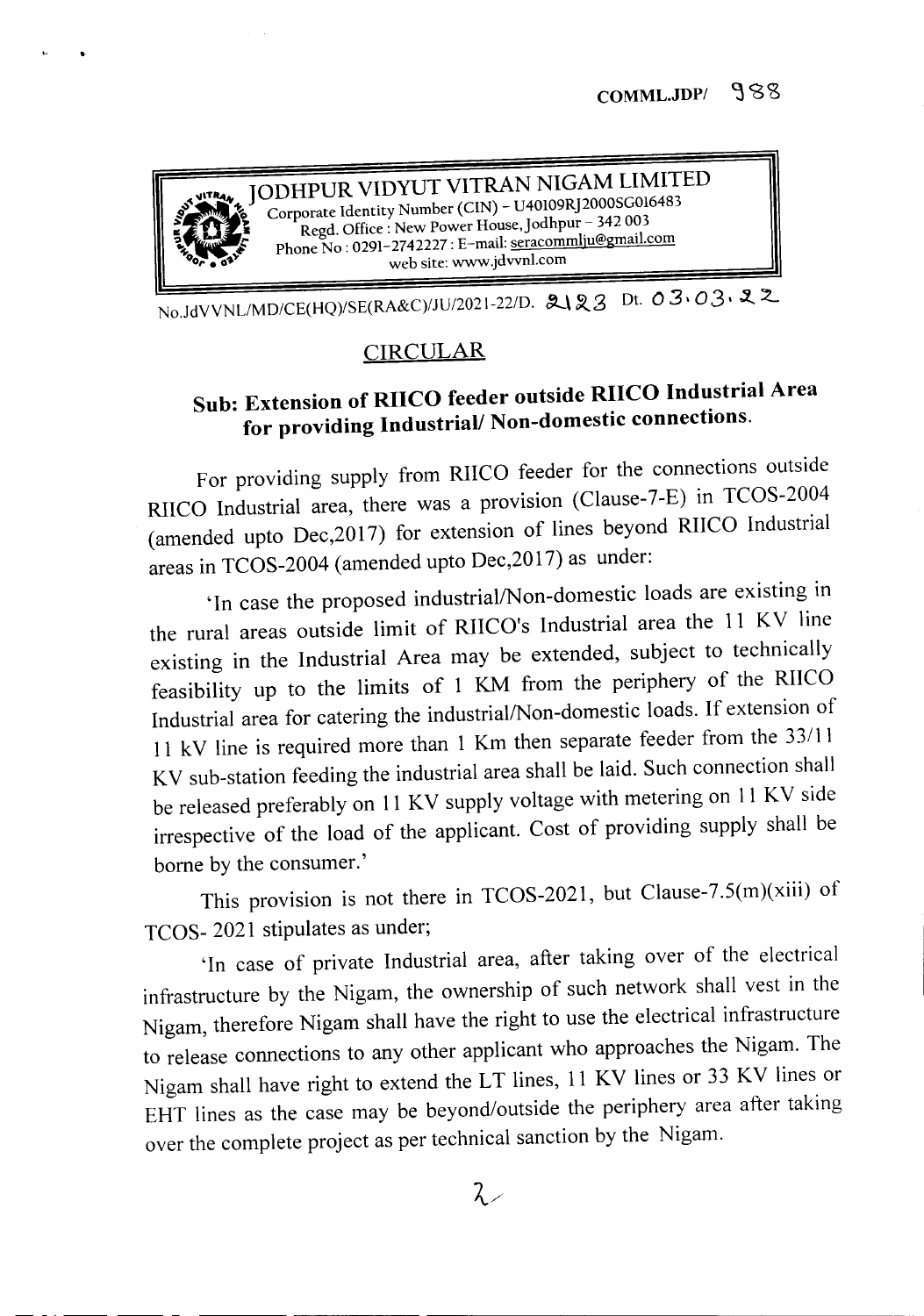Further, in case of RIICO industrial areas, the work of laying of main feeder line i.e. 132/33/11 KV lines upto RIICO Industrial areas and associate sub-station required for the existing and new industrial areas is borne by the Nigam.

Therefore in view of above provision and for optimum utilization of the infrastructure of Nigam, for providing industrial/Non-domestic connections the 11 kV RIICO feeder may be extended upto limit of 1 KM beyond RIICO. However proper protection as per CEA (Measures relating to Safety & Electric Supply) Regulation- 2010 shall be ensured.

> By Order,  $~~\leftarrow~$ (R. S. BADIYASAR) SUPERINTENDING ENGINEER (RA&C) JODHPUR DISCOM, JODHPUR